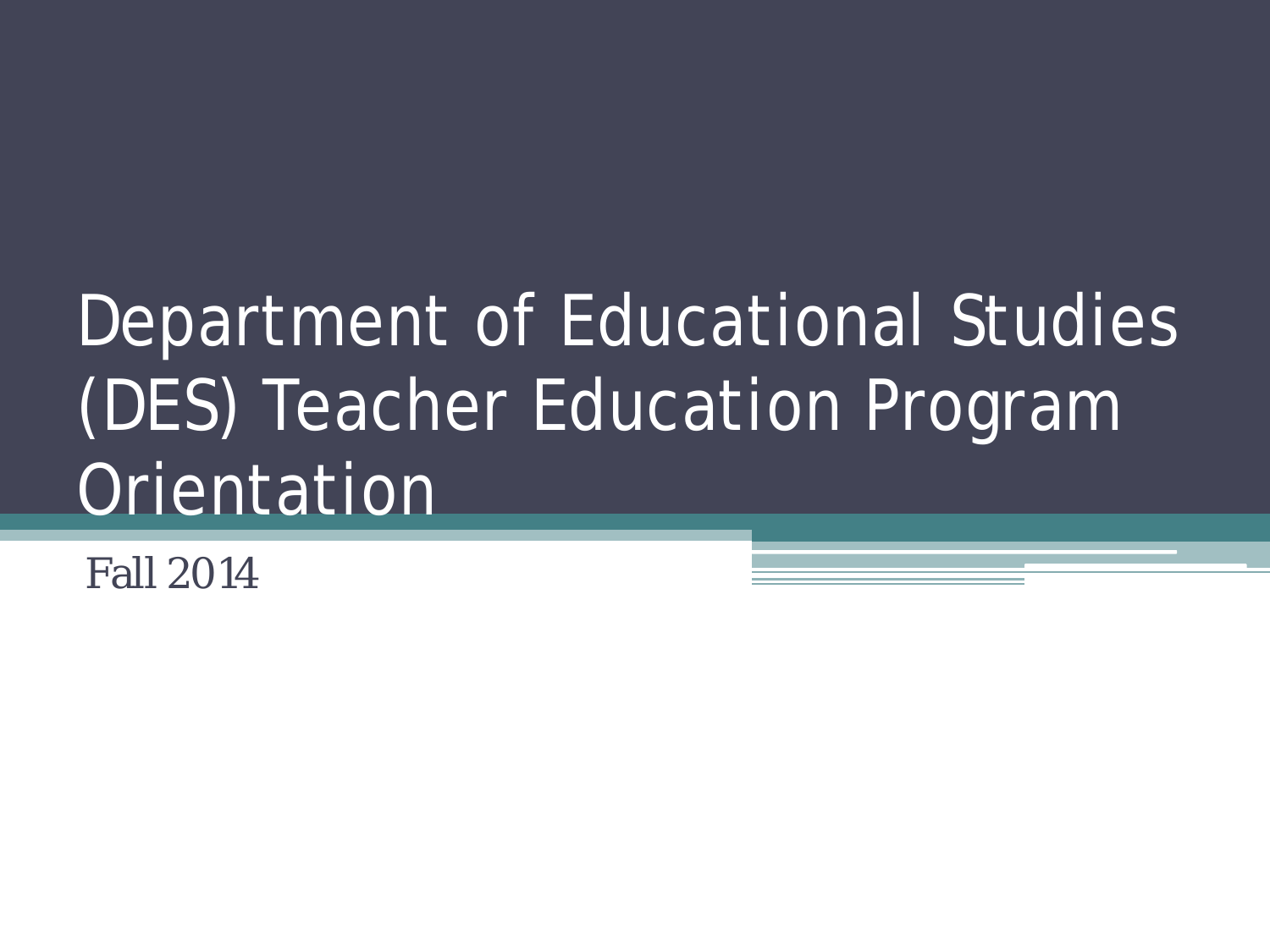### Orientation Agenda

- 1. Welcome
	- Faculty & Staff Introduction
- 2. Teacher Education Program Curriculum
- 3. Teacher Education Assessments & Evaluations
- 4. Teacher Candidate Expectations
- 5. Student Organization Information
- 6. Program Information (EC-A, EC-MC, MC-EA)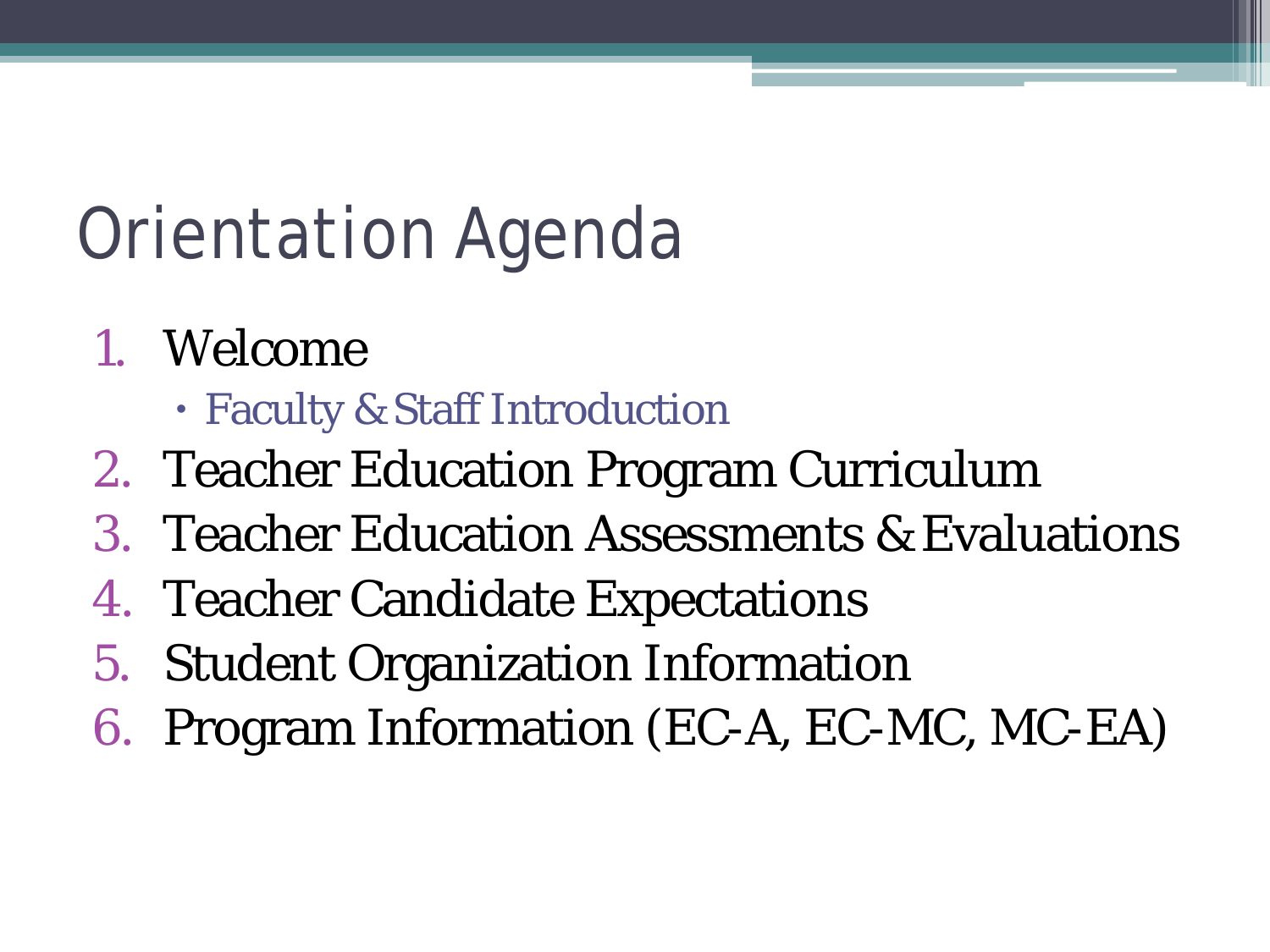#### Welcome to DES!

• Dr. Adrienne Loh (Department Chair)

| <b>EC-MC</b>       | <b>MC-EA</b>          | EC-A               | <b>SPE</b> (minor) |
|--------------------|-----------------------|--------------------|--------------------|
| Ann Epstein (PD)   | Jude Harrington (PD)  | Gary Willhite (PD) | Carol Angell (PD)  |
| <b>Barb Gander</b> | <b>Joyce Shanks</b>   | <b>Jim Carlson</b> | Lema Kabashi       |
| Dawn Rouse         | Ahmed Ali             |                    | Leslie Rogers      |
|                    | Liz Bergeron          |                    |                    |
|                    | <b>Rita Chen</b>      |                    |                    |
|                    | Dan Green             |                    |                    |
|                    | Yuko Iwai             |                    |                    |
|                    | <b>Matthew Thomas</b> |                    |                    |
|                    | Ann Yehle             |                    |                    |

• DES is in the School of Education (SoE) *Director of SoE: Dr. Marcie Wycoff-Horn*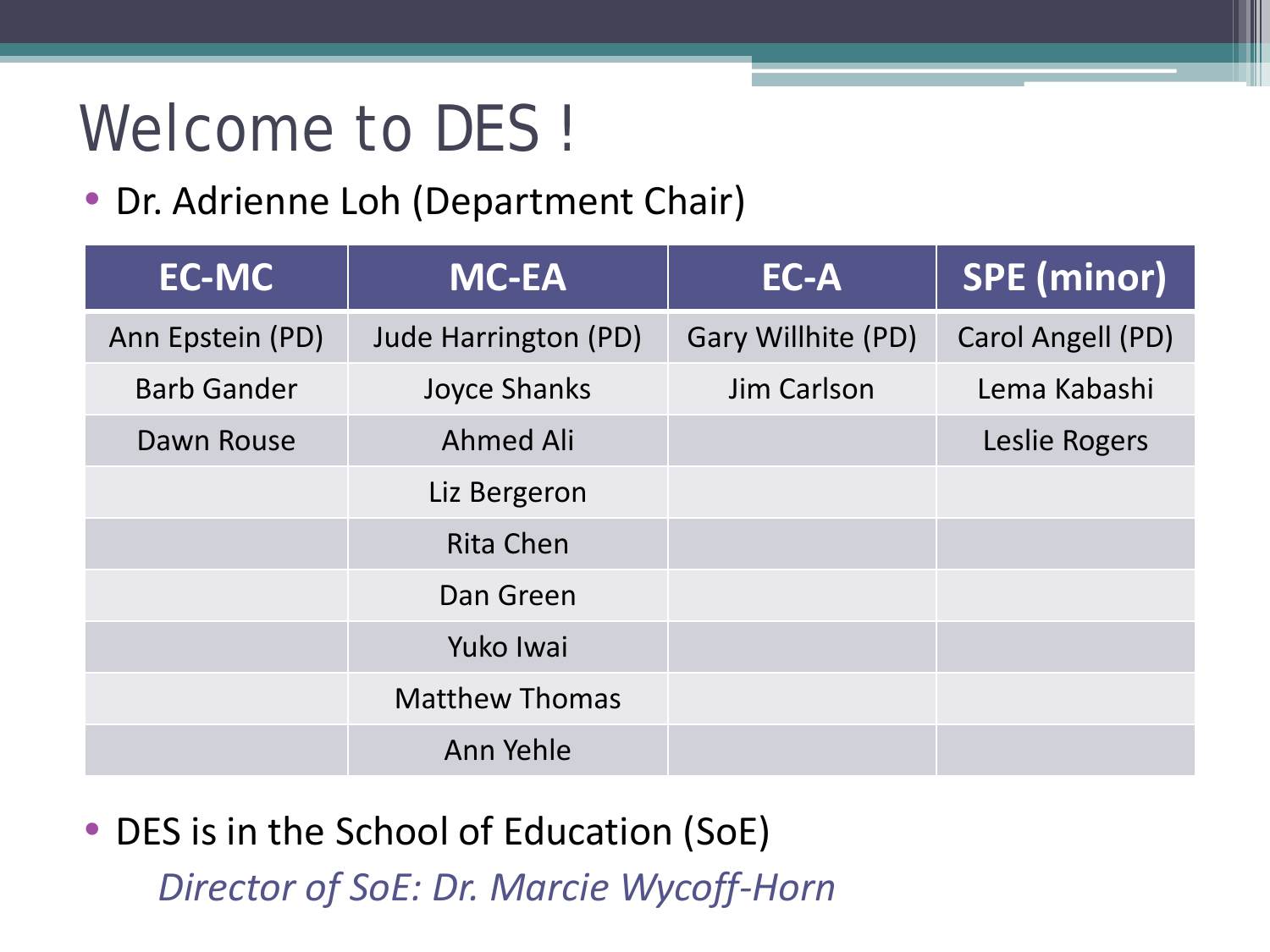### Teacher Education Program Curriculum

- Advising
- Program sequence
	- Block 1
	- Block 2
	- Student Teaching
- Field Experience Options
	- Professional Development [Schoolshttp://www.uwlax.edu/SOE/Professional-Development-](http://www.uwlax.edu/SOE/Professional-Development-Schools/) Schools/
	- Urban Institute
	- Teaching abroad
- Assessments & Evaluations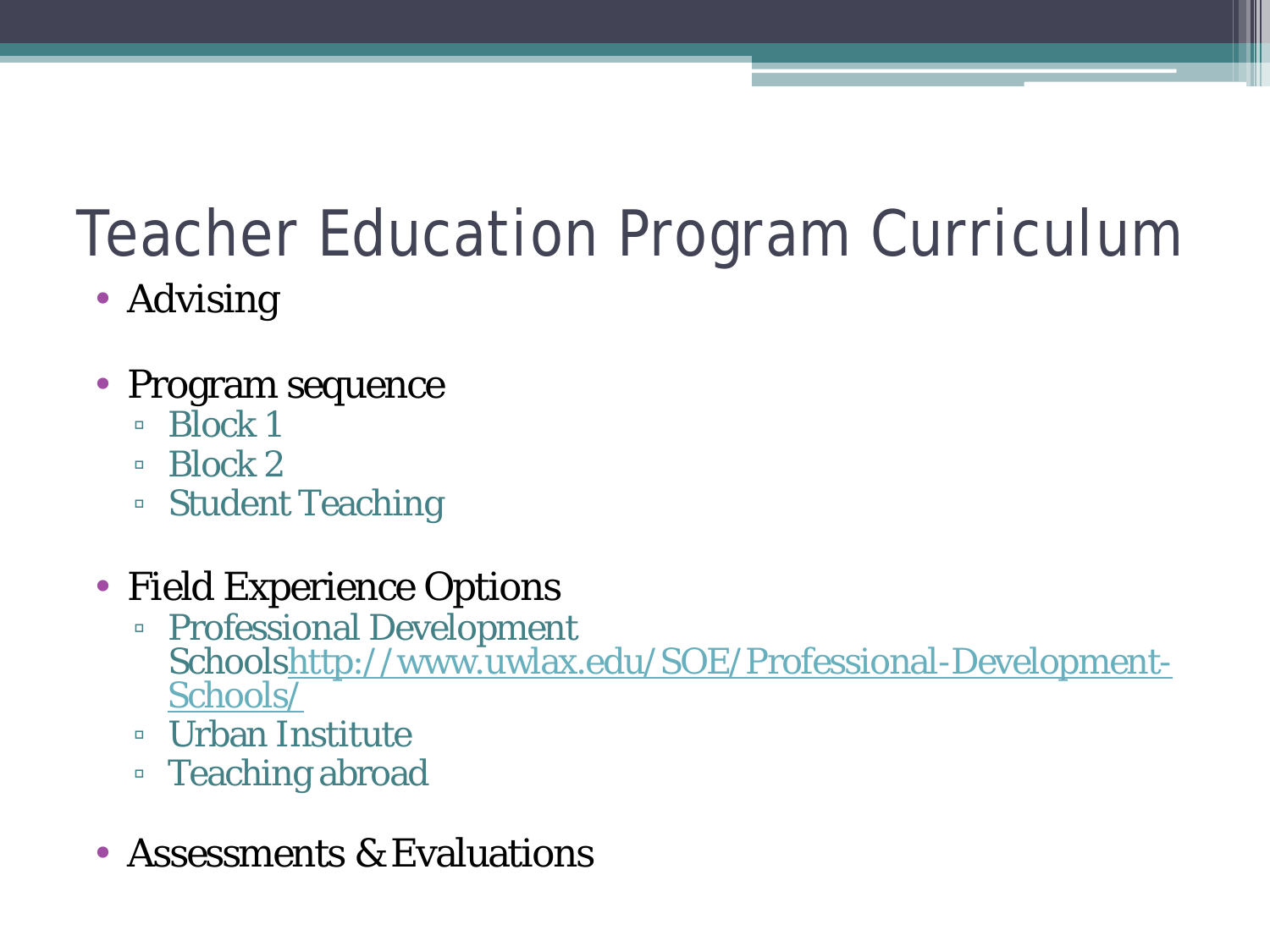#### Teacher Education Assessments & Evaluations

- Portfolio Information
	- Pre-Student Teaching Portfolio
	- Post-Student Teaching Portfolio
		- edTPA
- Testing Information

▫ Praxis II <http://www.ets.org/praxis/wi>

- Foundations of Reading Test (FoRT)
- Where to take tests?

Counseling & Testing Center (CTC) 2106 Centennial Hall Computer Based Testing Center Monday through Saturday<br>Hours: Monday through Saturday 7:30 a.m. - 4:30 p.m. Phone: 608.785.8968 Fax: 608.785.8965 <http://www.uwlax.edu/counseling/testing.htm>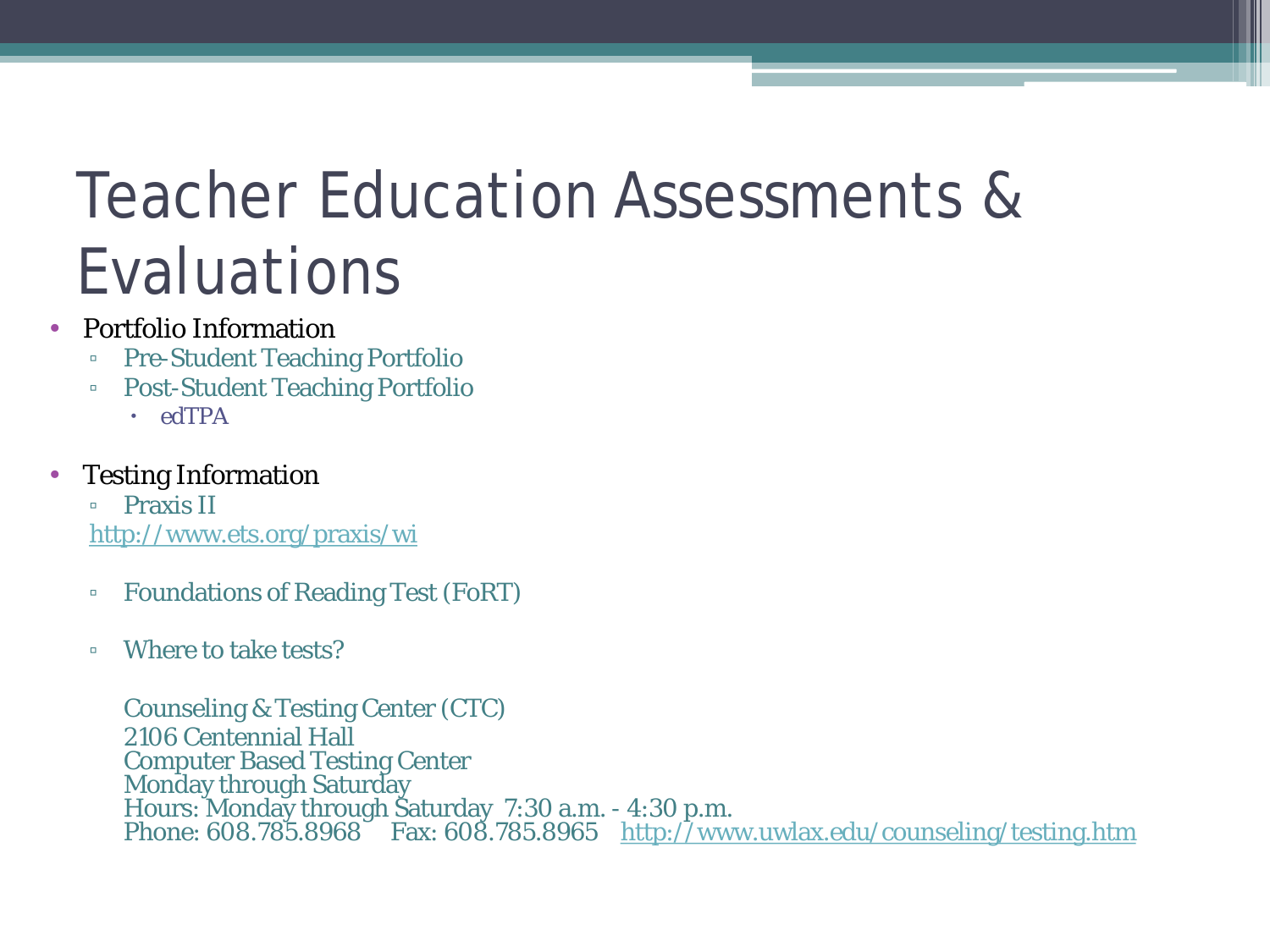### Teacher Candidate Expectations

- Professional Dispositions
- Candidate Supports & Resources
	- Writing Center
	- Counseling & Testing Center
	- Eagle Alert System
		- Teacher Candidate Progress Review